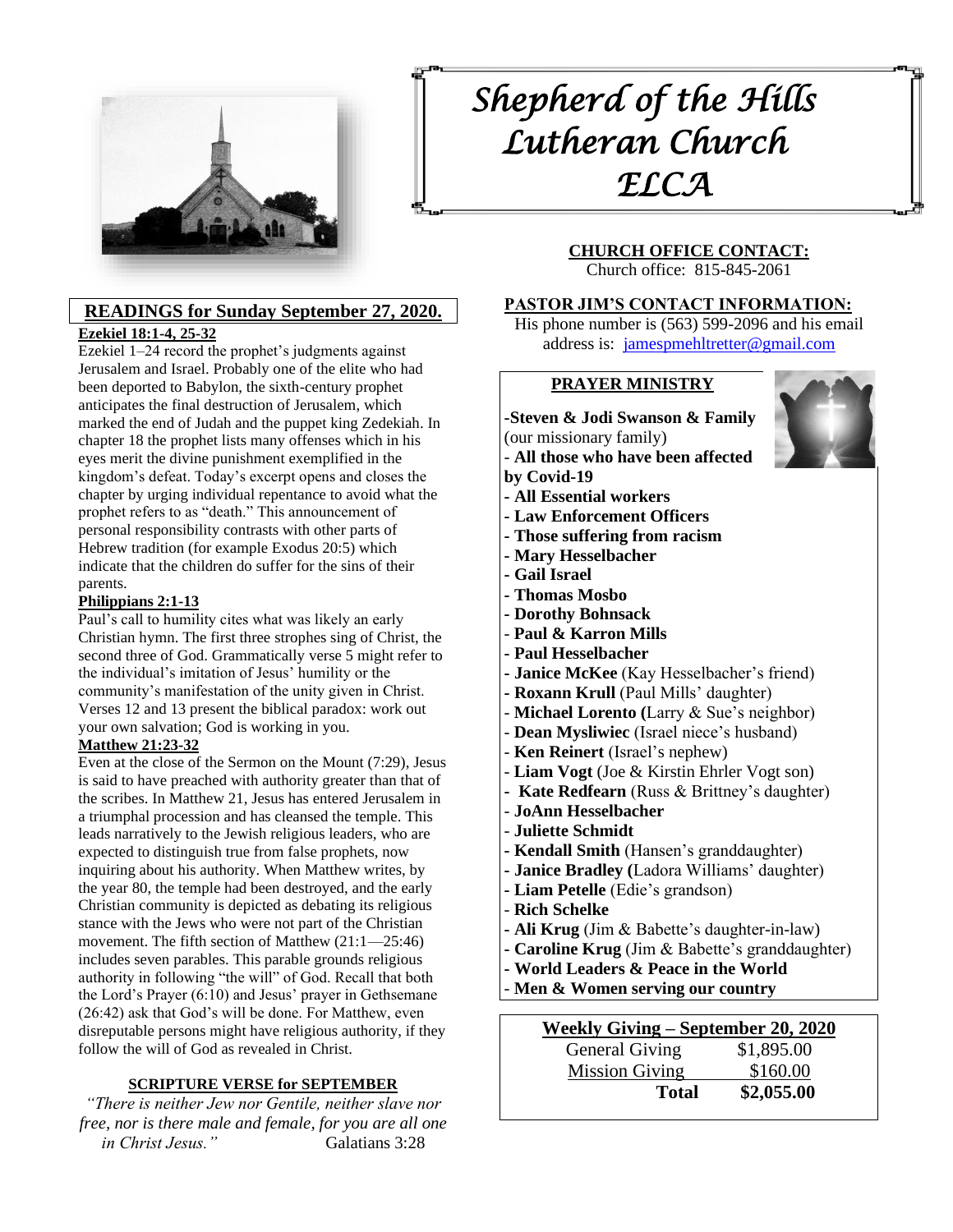# **17 th Sunday after Pentecost Message & Lessons** – **September 27, 2020**

## **LINK TO PASTOR'S MESSAGE:** <https://www.youtube.com/watch?v=e8dYoWi-99g>

#### **PASTOR'S MESSAGE:**

 Our readings for this Sunday come from Ezekiel the 18th chapter verses 1 through 4 and 25-32 and Philippians chapter 2 verses 1-13 and Matthew the 21st chapter verses 23-32. My message will be on the Gospel passage from Matthew 21 verses 23 to 32 and so if you'd like to take a moment and read that, that would be wonderful, and I'll begin with my message.

Today's passage has Jesus teaching in the temple and the leaders of the temple, the elders and the chief priests, they question his authority. They question whether he has the right to be there.

The idea of authority is an important one in our lives. We use authority and our understanding of the authority that different people have to place our trust. Our trust is a very, very important thing and most of us guard it very carefully. We think very, very carefully about who we can trust and who we can't. We make our decisions accordingly.

How do you make your decisions about who is in authority and who you trust?

There are of course, in our world, many people who vie for positions of authority. Sometimes positions of authority are elected. Sometimes they come through careful study and examination, an assurance that the person is capable of doing what they have the authority to do. Sometimes boards examine different professions to give them the authority to make decisions that affect people's lives.

Our faith also is built on trust, and so we need to decide each for ourselves who we believe has authority and what we believe has authority. We, of course, believe that Scripture has authority. We, of course, believe in our Lord and Savior Jesus Christ. But just like Jesus teaching in the temple and those chief priests and elders, each of us may understand Scripture in a different way or understand the authority of Jesus in a different way.

At some times, that can be troubling. It can give us pause. It can leave us confused. Where should I put my trust? Who really does have the authority to give me the straight answer that I need so that I can put my trust in someone or something that will affect my life?

Not always are there clear-cut answers but I would invite you, first and foremost, to trust in our Lord and Savior Jesus Christ and to see him as one who has authority. He is the ultimate authority because he is the Son of God. He came down, lived among us, died on the cross and rose again for us. He came for us to trust and to know that He forgives us all of our sins. He has the ultimate authority because He paid the ultimate price for us by giving His life on the cross.

It's interesting in the parables that are included in our reading for today, at the end of those, Jesus clearly wins. The leaders of the temple, the elders and the chief priests, they're left a bit befuddled and Jesus makes an important distinction as well. He reminds them that some of the lowly, some of the lowest people in stature on the earth, are the ones who really understand and who really believe. Might you and I think about authority in our lives? Who do we trust? What do we trust? I hope that you will decide with God's guidance and with God's help that Jesus is the ultimate authority in your life. May He be the one who you look to when important decisions need to be made, the one that you look to when decisions of the utmost importance need to be made.

Might we approach that authority with humility, in prayer, in reflection.

Might we revel in the authority that Jesus has, that we are saved. We can live a new life because of Him and because of His authority which is completely free and given as a gift from God. It is filled with grace and built on unconditional love. There are many competing types of authority that might try to woo us in a different direction here in this world.

Let's keep our focus on the real authority, Jesus Christ our Savior and Lord. Amen.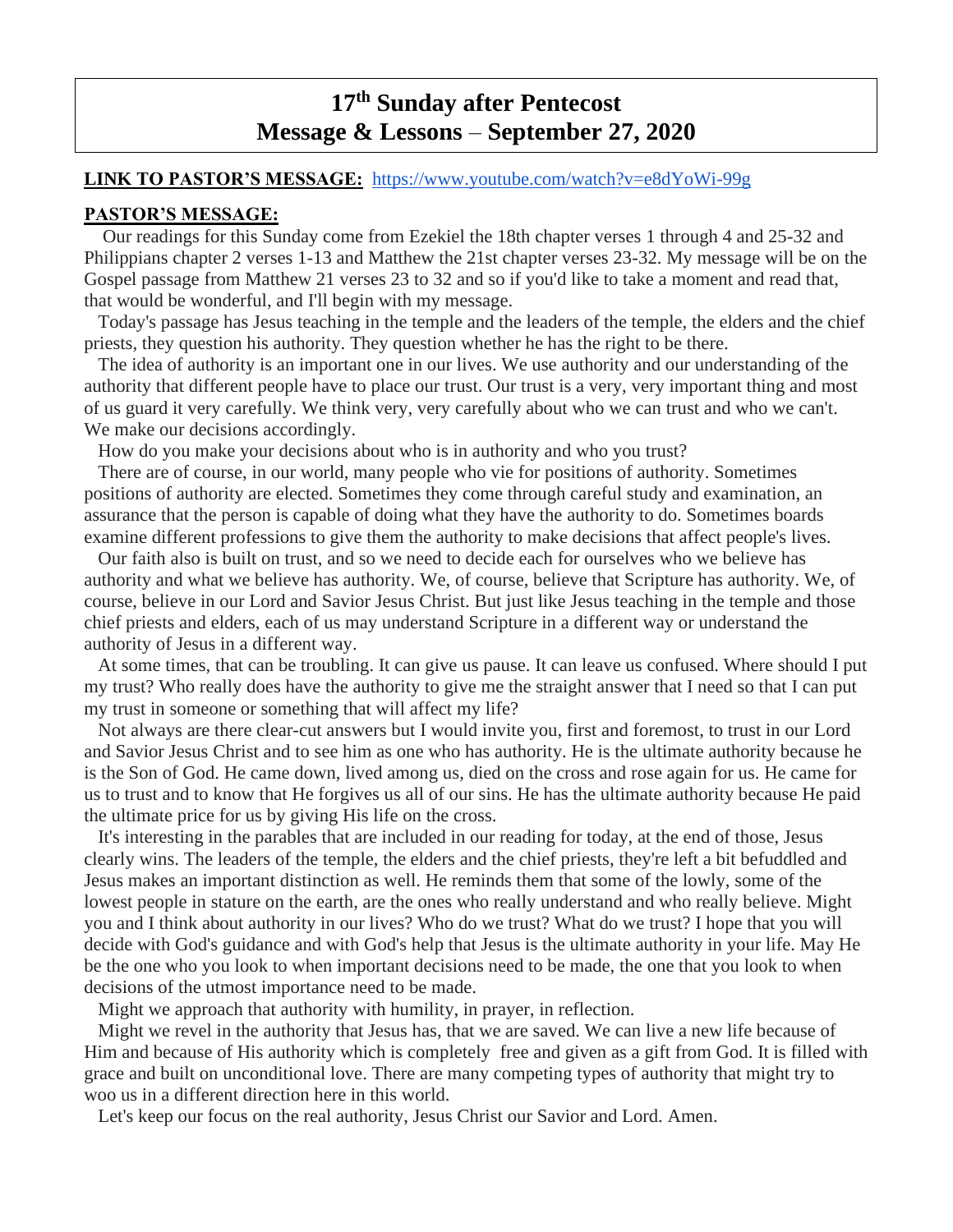# **CONFESSION AND FORGIVENESS**

- P In the name of the Father, and of the  $\pm$  Son, and of the Holy Spirit.
- **C Amen.**
- P Blessed be the holy Trinity,  $\pm$  one God, who creates, redeems, and sustains us and all of creation.
- **C Amen.**
- P Let us confess our sin in the presence of God and of one another.

*Silence for reflection and self-examination.*

P Faithful God,

**C have mercy on us. We confess that we are captive to sin and cannot free ourselves.**

**We turn from your loving embrace and go our own ways. We pass judgment on one another before examining ourselves. We place our own needs before those of our neighbors. We keep your gift of salvation to ourselves. Make us humble, cast away our transgressions, and turn us again to life in you through Jesus Christ, our Savior and Lord. Amen.**

P God hears the cries of all who call out in need, and through his death and resurrection,

Christ has made us his own. Hear the truth that God proclaims: Your sins are forgiven in the name of  $\pm$  Jesus Christ. Led by the Holy Spirit, live in freedom and newness to do God's work in the world. **C Amen.**

### **PRAYER OF THE DAY**

**God of love, giver of life, you know our frailties and failings. Give us your grace to overcome them, keep us from those things that harm us, and guide us in the way of salvation, through Jesus Christ, our Savior and Lord. Amen.**

### **FIRST READING: Ezekiel 18:1-4, 25-32**

<sup>1</sup>The word of the LORD came to me: <sup>2</sup>What do you mean by repeating this proverb concerning the land of Israel, "The parents have eaten sour grapes, and the children's teeth are set on edge"?  ${}^{3}$ As I live, says the Lord GOD, this proverb shall no more be used by you in Israel. <sup>4</sup>Know that all lives are mine; the life of the parent as well as the life of the child is mine: it is only the person who sins that shall die.

<sup>25</sup>Yet you say, "The way of the Lord is unfair." Hear now, O house of Israel: Is my way unfair? Is it not your ways that are unfair? <sup>26</sup>When the righteous turn away from their righteousness and commit iniquity, they shall die for it; for the iniquity that they have committed they shall die.  $^{27}$ Again, when the wicked turn away from the wickedness they have committed and do what is lawful and right, they shall save their life. <sup>28</sup>Because they considered and turned away from all the transgressions that they had committed, they shall surely live; they shall not die. <sup>29</sup>Yet the house of Israel says, "The way of the Lord is unfair." O house of Israel, are my ways unfair? Is it not your ways that are unfair?

<sup>30</sup>Therefore I will judge you, O house of Israel, all of you according to your ways, says the Lord GOD. Repent and turn from all your transgressions; otherwise iniquity will be your ruin. <sup>31</sup>Cast away from you all the transgressions that you have committed against me, and get yourselves a new heart and a new spirit! Why will you die, O house of Israel? <sup>32</sup>For I have no pleasure in the death of anyone, says the Lord GOD. Turn, then, and live.

#### **PSALM: Psalm 25:1-9**

 ${}^{1}$ To | you, O LORD,

I lift | up my soul.

<sup>2</sup>**My God, I put my trust in you; let me not be | put to shame, nor let my enemies triumph | over me.**

<sup>3</sup>Let none who look to you be  $\vert$  put to shame;

rather let those be put to shame | who are treacherous.

- <sup>4</sup>**Show me your | ways, O LORD,**
	- **and teach | me your paths. R**

 ${}^{5}$ Lead me in your | truth and teach me,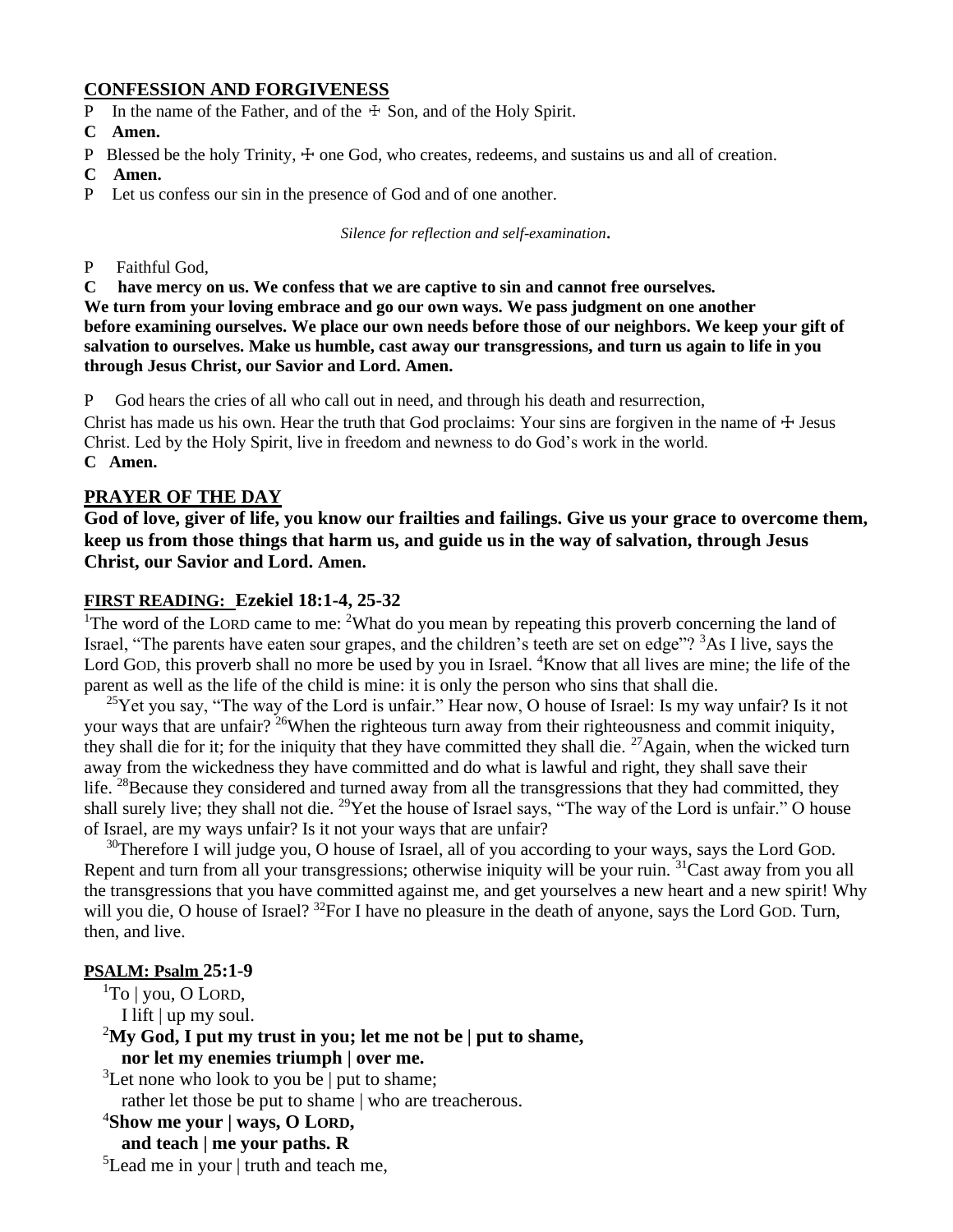for you are the God of my salvation; in you have I trusted all | the day long.

# <sup>6</sup>**Remember, O LORD, your compas- | sion and love,**

**for they are from | everlasting.**

<sup>7</sup>Remember not the sins of my youth and  $\vert$  my transgressions;

remember me according to your steadfast love and for the sake of your good- | ness, O LORD.

<sup>8</sup>**You are gracious and up- | right, O LORD;**

# **therefore you teach sinners | in your way.**

 $\rm{^9}$ You lead the low- | ly in justice

and teach the low- | ly your way. **R**

# **Second Reading: Philippians 2:1-13**

<sup>1</sup>If then there is any encouragement in Christ, any consolation from love, any sharing in the Spirit, any compassion and sympathy, <sup>2</sup>make my joy complete: be of the same mind, having the same love, being in full accord and of one mind. <sup>3</sup>Do nothing from selfish ambition or conceit, but in humility regard others as better than yourselves. <sup>4</sup>Let each of you look not to your own interests, but to the interests of others. <sup>5</sup>Let the same mind be in you that was in Christ Jesus,

 $6$ who, though he was in the form of God, did not regard equality with God as something to be exploited,

<sup>7</sup>but emptied himself, taking the form of a slave, being born in human likeness.

And being found in human form, <sup>8</sup>he humbled himself

and became obedient to the point of death—even death on a cross.

<sup>9</sup>Therefore God also highly exalted him and gave him the name that is above every name,

 $10<sub>so</sub>$  that at the name of Jesus every knee should bend,

in heaven and on earth and under the earth,

 $<sup>11</sup>$  and every tongue should confess that Jesus Christ is Lord, to the glory of God the Father.</sup>

 $12$ Therefore, my beloved, just as you have always obeyed me, not only in my presence, but much more now in my absence, work out your own salvation with fear and trembling; <sup>13</sup> for it is God who is at work in you, enabling you both to will and to work for his good pleasure.

# **GOSPEL: Matthew 21:23-32**

<sup>23</sup>When [Jesus] entered the temple, the chief priests and the elders of the people came to him as he was teaching, and said, "By what authority are you doing these things, and who gave you this authority?" <sup>24</sup> Jesus said to them, "I will also ask you one question; if you tell me the answer, then I will also tell you by what authority I do these things. <sup>25</sup>Did the baptism of John come from heaven, or was it of human origin?" And they argued with one another, "If we say, 'From heaven,' he will say to us, 'Why then did you not believe him?' <sup>26</sup>But if we say, 'Of human origin,' we are afraid of the crowd; for all regard John as a prophet." <sup>27</sup>So they answered Jesus, "We do not know." And he said to them, "Neither will I tell you by what authority I am doing these things.

 $284$  What do you think? A man had two sons; he went to the first and said, 'Son, go and work in the vineyard today.' <sup>29</sup>He answered, 'I will not'; but later he changed his mind and went. <sup>30</sup>The father went to the second and said the same; and he answered, 'I go, sir'; but he did not go. <sup>31</sup>Which of the two did the will of his father?" They said, "The first." Jesus said to them, "Truly I tell you, the tax collectors and the prostitutes are going into the kingdom of God ahead of you.  $32$ For John came to you in the way of righteousness and you did not believe him, but the tax collectors and the prostitutes believed him; and even after you saw it, you did not change your minds and believe him."

# **PRAYERS OF INTERCESSION**

P Drawn together in the compassion of God, we pray for the church, the world, and all those in need.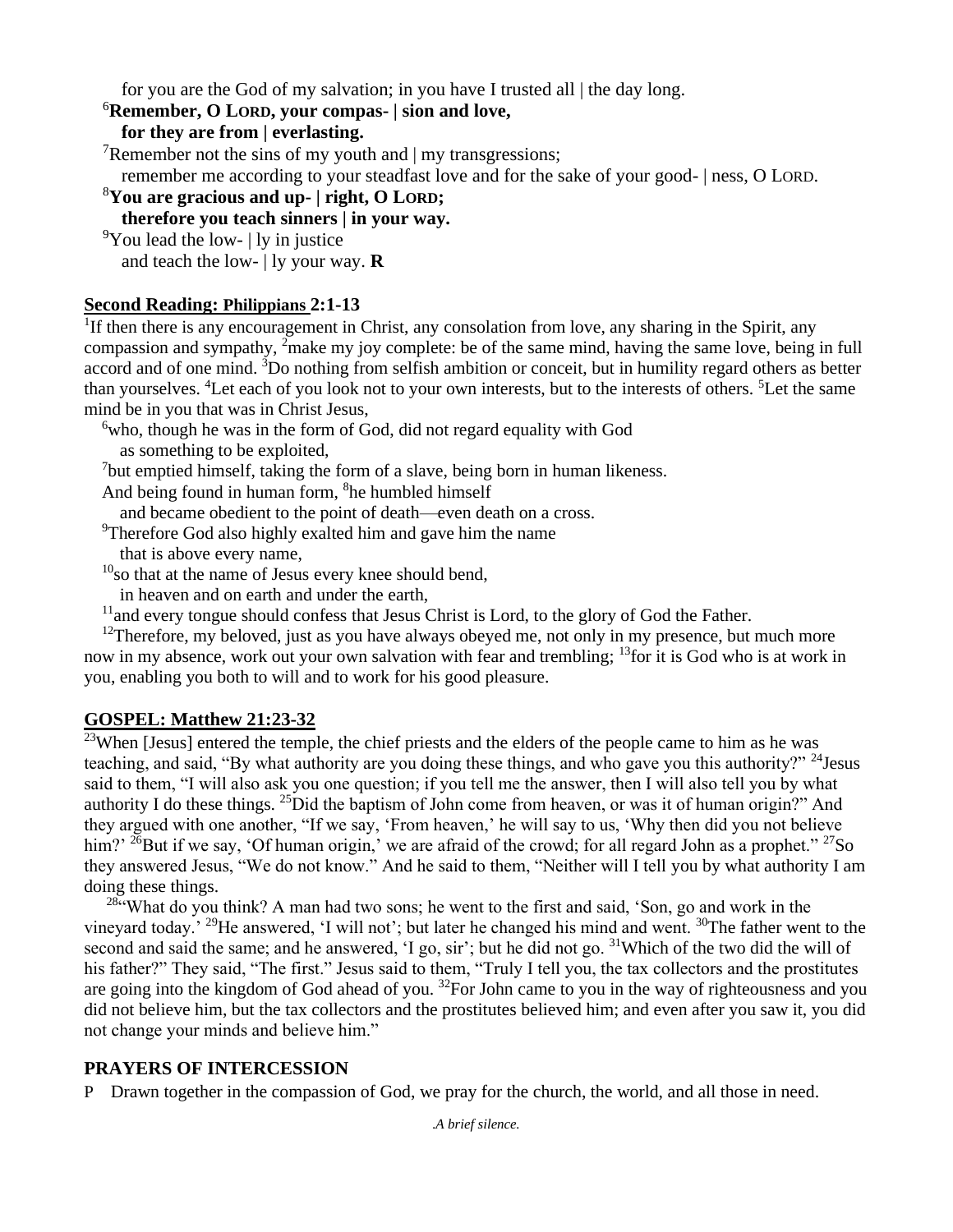- In all the world, give your church unity. Inspire all the baptized with the mind of Christ. Where the church is powerful and where it struggles, shape us with humility and obedience so that your love may be at work in us. Lord, in your mercy, **C hear our prayer.**
- Your Son took on all of bodily life in our world, even to death. Preserve and keep your creation, O God. Mend and redeem places that are polluted and damaged, so that all of creation confesses you as Lord. Lord, in your mercy, **C hear our prayer.**
- Turn the nations toward life. Where our ways are unfair, give us new hearts and new spirits. Where sin permeates our cultures and institutions (*especially*), change our minds and teach us to trust your authority. Lord, in your mercy,**C hear our prayer.**
- Our lives are yours, O God. Relieve the suffering of those who are ill in body, mind, or spirit. Defend the lives and welfare of children who are abused or neglected, hungry or exploited, bullied or lonely. Lord, in your mercy, **C hear our prayer.**
- Turn this congregation away from our own interests toward the interests of others. Fill us with your compassion and sympathy. Bless ministries of care in our community (*especially*); make us into signs of your mercy and justice for our neighbors. Lord, in your mercy, **C hear our prayer.**

### *Here other intercessions may be offered.*

- Thank you for those who have gone into the kingdom ahead of us—tax collectors and prostitutes, likely and unlikely, obedient and slow to learn. By their witness, teach us to confess Jesus Christ as Lord in life and in death. Lord, in your mercy, **C hear our prayer.**
- P All these things and whatever else you see that we need, we entrust to your mercy; through Christ our Lord.
- **C Amen.**

# **LORD'S PRAYER**

P Gathered into one by the Holy Spirit; let us pray as Jesus taught us.

**C Our Father, who art in heaven, hallowed be thy name, thy kingdom come, thy will be done, on earth as it is in heaven. Give us this day our daily bread; and forgive us our trespasses, as we forgive those who trespass against us; and lead us not into temptation, but deliver us from evil. For thine is the kingdom, and the power, and the glory, forever and ever. Amen.**

# **BLESSING**

P Mothering God, Father,  $\pm$  Son, and Holy Spirit, bless you and lead you into the way of truth and life.

**C Amen.**

# **DISMISSAL**

- A Go in peace. Remember the poor.
- **C Thanks be to God.**

Sundays and Seasons v.20200325.1254 Copyright © 2020 Augsburg Fortress. All rights reserved.

# *Weekly Announcements*

# **WORSHIP SERVICE UPDATE**

You will be receiving a call to see if you would like to schedule your service for Sunday or the week following. You can also contact me (Pastor Jim) at  $(563)$  599-2096. Everyone has been very gracious in this process. If weather affects a service, it will not be rescheduled due to the frequency of services.

**Communion:** Communion will resume using special factory sealed cups that contain both the wafer and juice. Distribution will be carefully organized. The resumption of communion using these cups, during this unusual time, was considered and supported by the church council. Additional changes that help the congregation adapt to our current circumstances are continually explored by Pastor Jim and the council.

**Reminder:** Please accept a reminder that masks are required at all our outdoor services if you leave your car. Please feel free to contact me with any questions. Pastor Jim